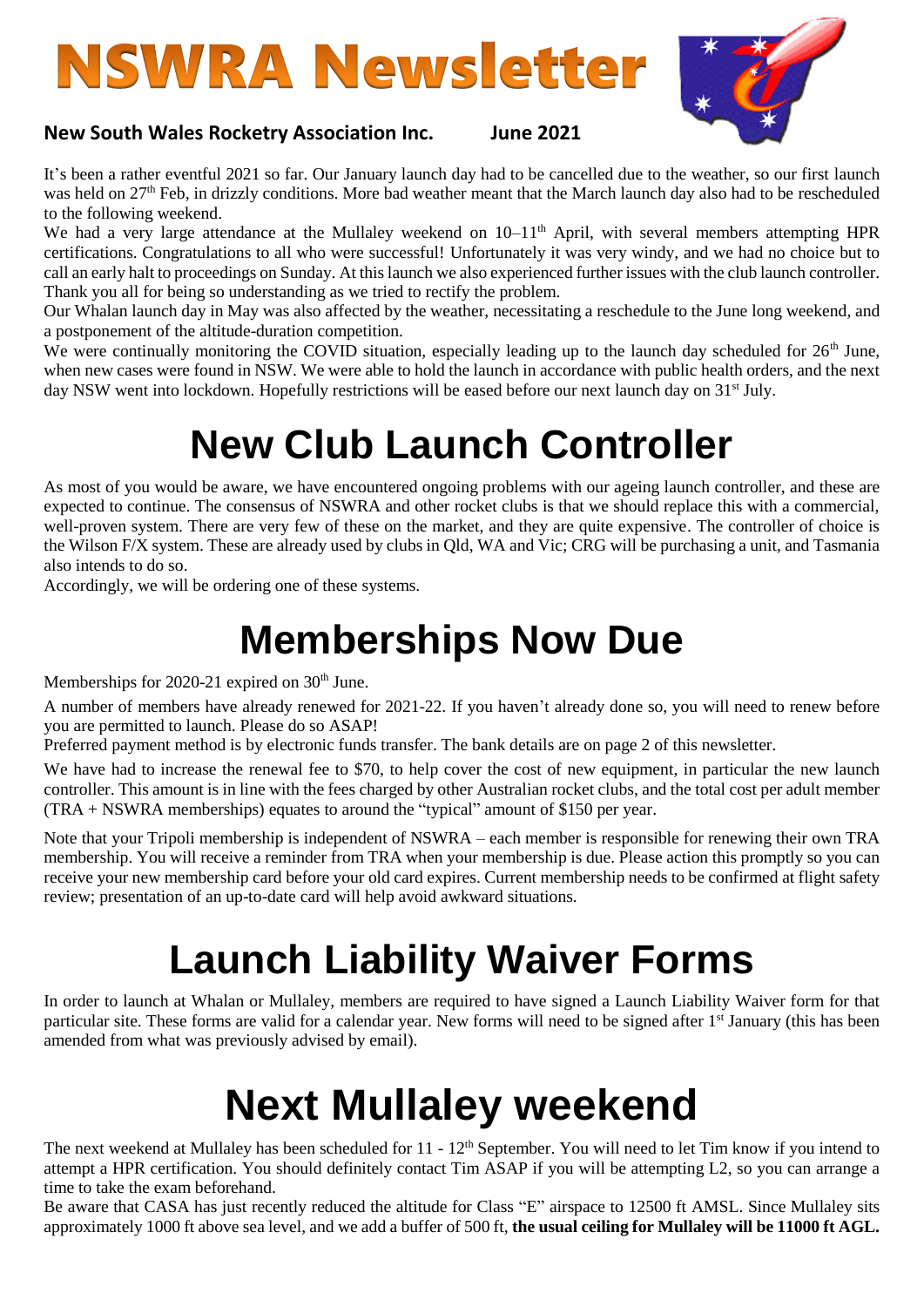## **Volunteers for Site Duties**

It has been pleasing to see more members willing to help out at launch days, by volunteering to take on the roles of RSO, LCO, Flight Safety Review (FSR) and COVID Safety Officer (CSO) for a couple of hours. I encourage all members to please try to help out, to relieve some of the burden from the committee.

## **COVID-safe launch days**

NSWRA will continue to do everything it can to ensure that members stay safe from COVID at launch days. Information about protocols are on the NSWRA website, the Facebook page, and in emails sent out prior to the launch day. It is essential that you are familiar with these protocols. Typically these state:

*Do not attend if you feel unwell or have flu-like symptoms. Get tested. Visit the NSW Health website [www.health.nsw.gov.au](https://l.facebook.com/l.php?u=http%3A%2F%2Fwww.health.nsw.gov.au%2F%3Ffbclid%3DIwAR3KH6Y9tRmv5KDsTce0umN6w3JN_V-RSY2CohYwylvB-lyWt2kTsmVBcu4&h=AT0YlpDvsr-ceF7ROvwSIhVqWY3MtULG5BiQGIdy4GU5Bioaa7bBb5Dyet2y737CNkeAErs4mJ6p4DZtukO4yYwmog_PKWo1C2vVKU1hO1uHABXgJwnzF7wDtJyOfrmpPj7g&__tn__=q&c%5b0%5d=AT21zLh3HVN9OwGN3kzZ_9brqYvaDFgkVb5iUwJUG8L5kHVEIbmvZleG3x-buZebqnRBWtcf3UIuxo_z4kWwS7BfIgbubM5zxZbcrCr2KZNEb_iajd3DORxyO2MLLQvPVUL81pZmNps00wd2Cugqlp49MGmrEHo6_KbFP0sAstuHbG24PA) for further information*

*All attendees must sign in immediately upon arrival Exercise social distancing Obey all instructions given by site officials and on signs Hand Sanitiser will be available for all attendees Bring your own pen to complete your Launch Cards. Toilets should only be used in emergencies*

## **Regarding social distancing:**

Other than when signing in, presenting a rocket for flight safety review, or recovering your rocket, you must remain near your vehicle.

No members are to remain on the roadway between the RSO and LCO tables. This area must be kept clear when rockets are being launched, apart from the RSO.

Only those members with rockets yet to be approved may stand in the queueing area, maintaining 1.5m distance from other members.

## **Upcoming Events**

All launches are at Whalan Reserve unless otherwise noted

## **July**

31 Launch Day

## **August**

28 Launch Day

## **September**

11-12 Mullaley weekend 25 Launch Day

## NSWRA BANK DETAILS

 $BSB: 062.336$ 

ACCOUNT Nº:  $10094531$ 

ACCOUNT NAME: NSW ROCKETRY

ASSOC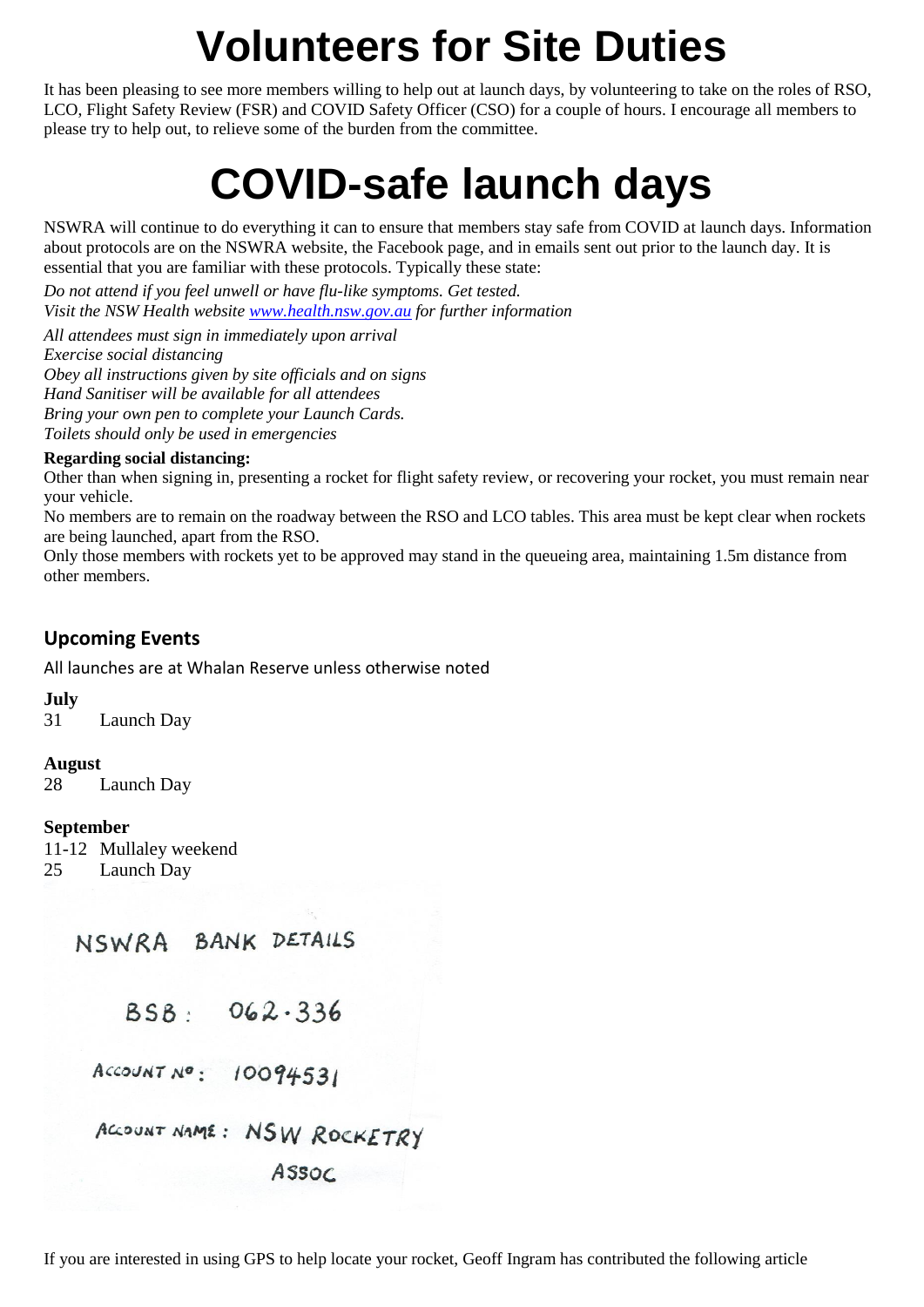## **GPS Tracking**

Recently, at Mullaley I qualified for my HPR Level 1. When attempting this certification, I sought some advice from a mentor. His advice was very straight forward… make it as simple as possible… no chute release, no pyro dual deploy. Simply launch, deploy an appropriately sized main at apogee and watch your rocket drift to the ground. Nice and simple, and pass your level 1.

However, on the day the wind was blowing at about 20kmh (about 6 metres per second). The chute I was using also had a descent rate for my rocket of about 6 metres per second. The maths wasn't hard. My rocket would fly to 700 metre. On its way down, for each metre of descent, it would drift sideways by a metre. I was in for a 700 metre walk to retrieve my rocket. I spent a fair amount of my afternoon, (with many other members) in the canola fields looking for my rocket… oh well the price to pay for achieving level 1.

This got me thinking about an easy way to recover my rocket and in particular a GPS tracking system. After several weeks of research, I've realised that is both an easy thing to implement and is also a comparatively cheap option, due mainly to the level of technology we have available to us today.

A GPS solution can be built for as little as about \$50!!!

### **How does it work?**

The solution is based around 2 electronic units. One in the rocket and one on the ground (your ground station) to receive the information from your rocket.

#### In the rocket unit

A GPS module is at the core of the solution. It's a small electrical component about 20mm square. Actually, most of what you see is the ceramic antenna that "talks" to many satellites overhead. The "talk" that happens between the GPS module and GPS satellites is in "NMEA Sentences". NMEA (National Maritime and Electronics Association) are plain text messages that give information about time, latitude, longitude, altitude. As I am suggesting software to "de-cipher" NMEA statements, I will not expand on them here.

A Long Range (LoRa) transceiver is used to accept the information from the GPS module and to transmit it to your ground station. Nothing complicated… receiver the data from the GPS and transmit it

#### A power supply

In its simplest form this is typically a LIPO battery. The GPS modules usually run on 3-5v and the transceivers on 3.3, so a power supply regulator of 3.3v is a prudent addition

### In your ground station

A long Range (LoRa) transceiver to receive the signal from the rocket unit. Obviously the two transceivers must be tuned to the same frequency

#### **What to do with the GPS data received at your ground station?**

You can build some sort of LCD driven device that reads out the GPS data… however, why re-invent the wheel? There are many pieces of software already written that do this for you. The most logical option would be to take this data received by the ground station transceiver and send it to a computer, laptop tablet or smartphone. This is best done using a simple USB cable, or for an even more convenient method, a Bluetooth module.

As in the case of the rocket unit, the ground station components would also require a power supply. As typically the transceiver and Bluetooth module both work on 3.3v a power regulator would again be suggested.

So, in summary, the rocket unit contains a GPS module to receive telemetry data from overhead satellites. This data is then passed to the transceiver to be broadcast (to your ground station). A regulated power supply is added to power the rocket unit. NOTE Transceivers TX/RX over a broad range of frequencies however in Australia 919 to 928Mhz is suggested

Your ground station receives the data via an identical transceiver and then passes this data to your phone/tablet/laptop or PC via either USB or Bluetooth. Again, a regulated power supply is required.

Some of the components, such as the GPS, have many connections, however only 4 are required, those being VCC – Positive power, GND – Ground or negative power, TX – Transmit Data and RX – Receive data Below is a very simple schematic for both the Rocket and Ground Station units.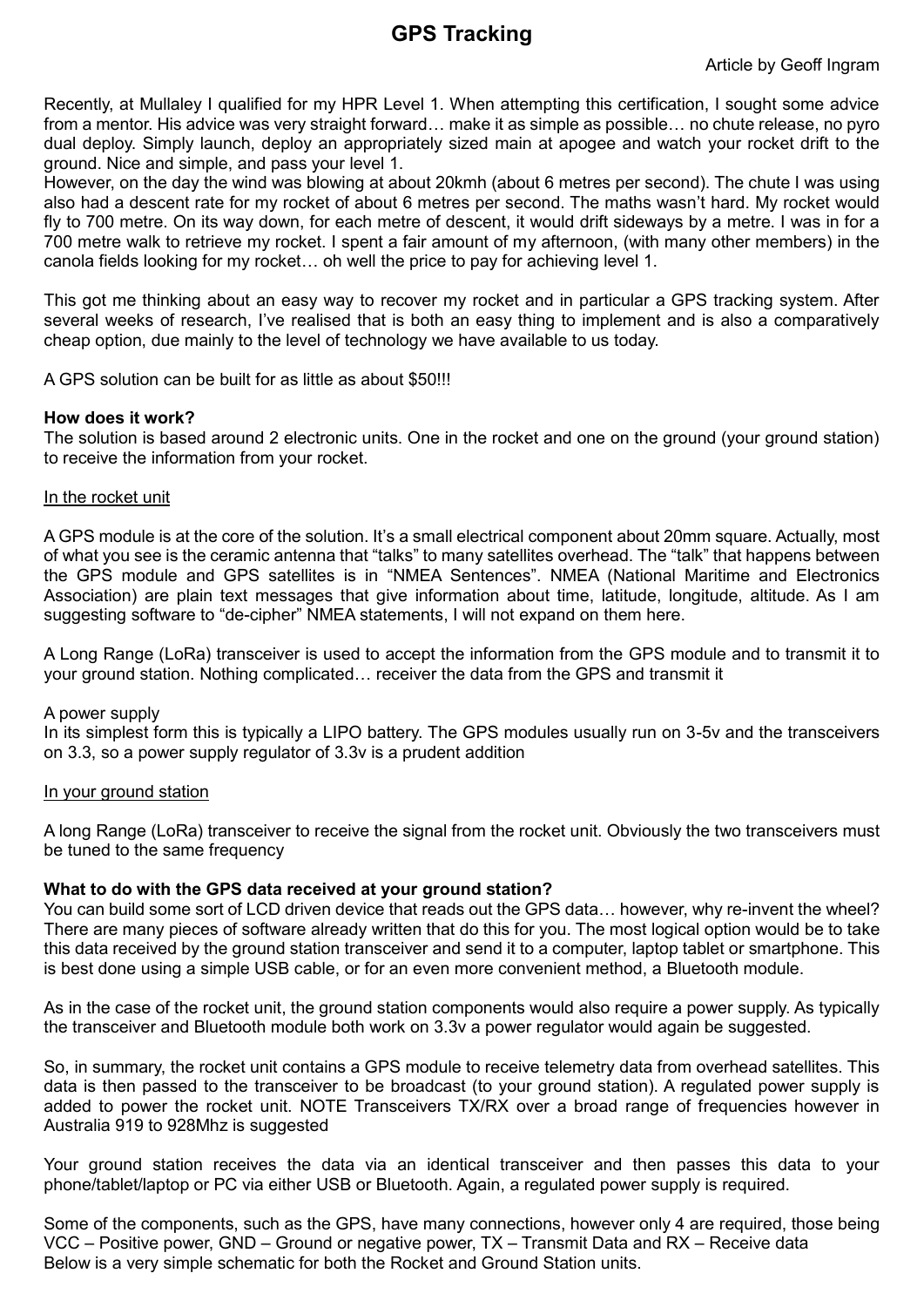

A quick search on eBay and you will find: GPS UNIT - \$15 each, Transceivers -\$20 for 2, Power Regulator - \$5 each, HT06 Bluetooth - \$15 each, 2 LIPO batteries (2S 7.4v) about \$15 each. Antenna can be a simple ¼ wave stick (8cm copper rod) or for better TX/RX a small dipole \$5 each

## **Software options**

As mentioned earlier, why re-invent the wheel, when software is already available.

There is a set of Apple or PC options, Windows options and Android Phone/Tablet options (not too much for iPhone ever since Motion-X was discontinued)

Windows – Mapsphere

Android – Bluetooth GPS and Rocket Locator

## **Additional Information**.

As soon as power is applied to the GPS module in will immediately "talk" with satellites and transmit all data received.

A Microprocessor (such as Arduino) can also be added. This will allow a human "interface" which can be used to program the functionality of certain pins, programming the frequency of the transceivers or even limit the amount of GPS data being transmitted (to limit the stream of data between the 2 transceivers). A microprocessor is NOT required for a basic system, but does add functionality if required.

Without a microprocessor, the transceiver will still require to be "programmed" for the appropriate frequency. This can be achieved by connecting the transceivers to a PC (via USB) and the necessary vendor programming software.

## **Commercially available options**

These fall into 3 categories: build yourself, simple off-the-shelf, and all the bells and whistles

*EggRocketry* offer the Eggfinder – Basically you solder all the bits yourself. The kit contains a Rocket PCB, A GPS unit ready to be soldered to the PCB and a transceiver also ready to be soldered to the board. There are a few other small components that also require soldering to the PCB, and these make up the regulated power supply.

The Ground station PCB also has the transceiver soldered to it as well as a few other small components that form the power regulator. Header pins are also added for connection of either USB or Bluetooth. \$US100 plus postage and use generic software

*Missile Works* also offer a simple Rocket Unit/Ground station, these are already assembled and are pretty much ready-to-go. \$US200 plus postage and use generic software

*Altus Metrum* offer a range of higher end solutions. They can be stand-alone GPS tracking, right up to an integrated flight computer that will also implement dual deploy as well as "call out" flight telemetry such as altitude, drogue deployed, main deployed, rocket is now so far down range. Starts at \$UR350 plus postage the kit includes proprietary software that is based on Java and is therefore ready for a Windows or Imac platform. They also offer an Android version.